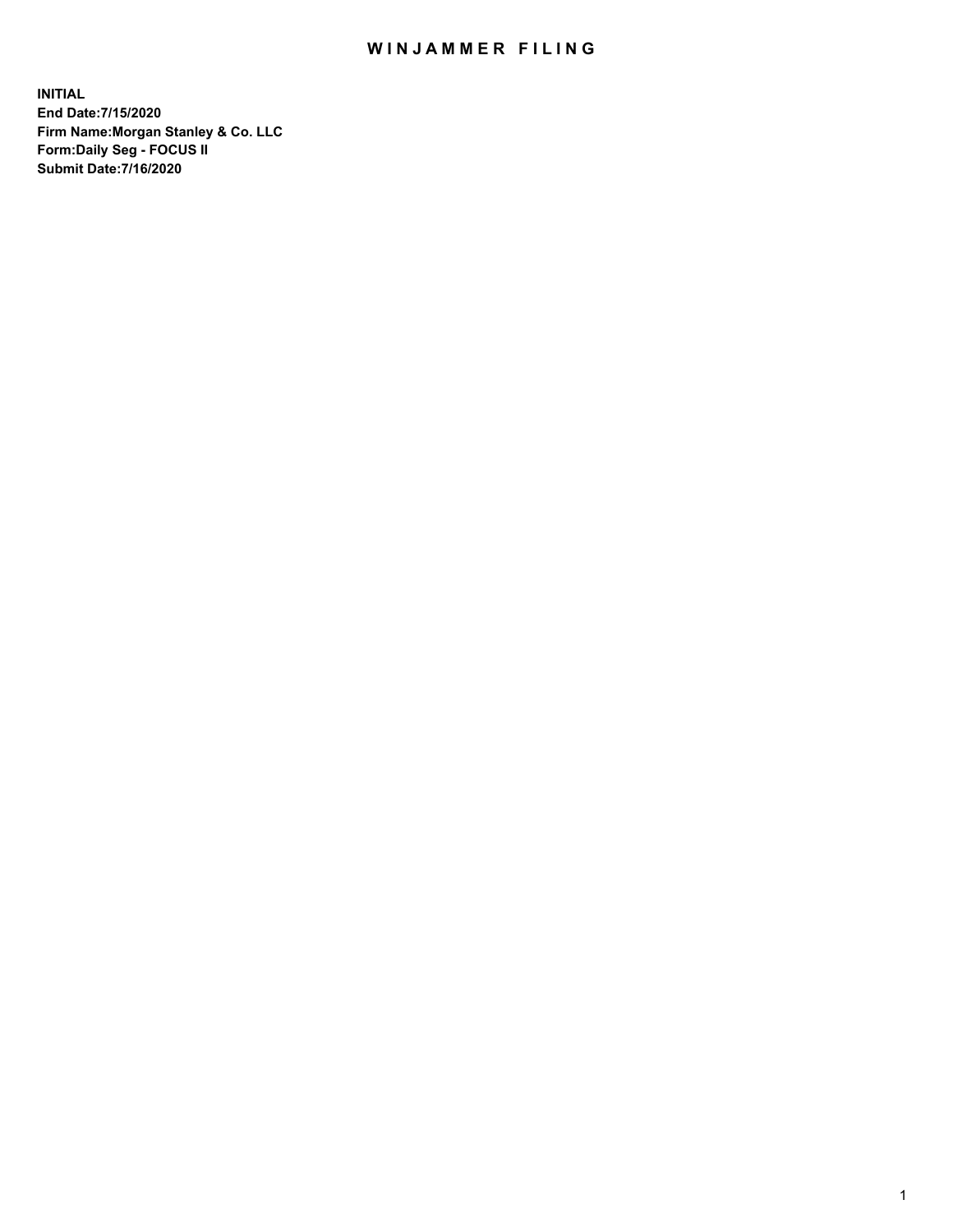**INITIAL End Date:7/15/2020 Firm Name:Morgan Stanley & Co. LLC Form:Daily Seg - FOCUS II Submit Date:7/16/2020 Daily Segregation - Cover Page**

| Name of Company                                                                                                                                                                                                                                                                                                                | Morgan Stanley & Co. LLC                        |
|--------------------------------------------------------------------------------------------------------------------------------------------------------------------------------------------------------------------------------------------------------------------------------------------------------------------------------|-------------------------------------------------|
| <b>Contact Name</b>                                                                                                                                                                                                                                                                                                            | <b>Ikram Shah</b>                               |
| <b>Contact Phone Number</b>                                                                                                                                                                                                                                                                                                    | 212-276-0963                                    |
| <b>Contact Email Address</b>                                                                                                                                                                                                                                                                                                   | Ikram.shah@morganstanley.com                    |
| FCM's Customer Segregated Funds Residual Interest Target (choose one):<br>a. Minimum dollar amount: ; or<br>b. Minimum percentage of customer segregated funds required:% ; or<br>c. Dollar amount range between: and; or<br>d. Percentage range of customer segregated funds required between:% and%.                         | 235,000,000<br><u>0</u><br><u>00</u><br>00      |
| FCM's Customer Secured Amount Funds Residual Interest Target (choose one):<br>a. Minimum dollar amount: ; or<br>b. Minimum percentage of customer secured funds required:% ; or<br>c. Dollar amount range between: and; or<br>d. Percentage range of customer secured funds required between:% and%.                           | 140,000,000<br><u>0</u><br>0 <sub>0</sub><br>00 |
| FCM's Cleared Swaps Customer Collateral Residual Interest Target (choose one):<br>a. Minimum dollar amount: ; or<br>b. Minimum percentage of cleared swaps customer collateral required:% ; or<br>c. Dollar amount range between: and; or<br>d. Percentage range of cleared swaps customer collateral required between:% and%. | 92,000,000<br><u>0</u><br>0 Q<br>0 <sub>0</sub> |

Attach supporting documents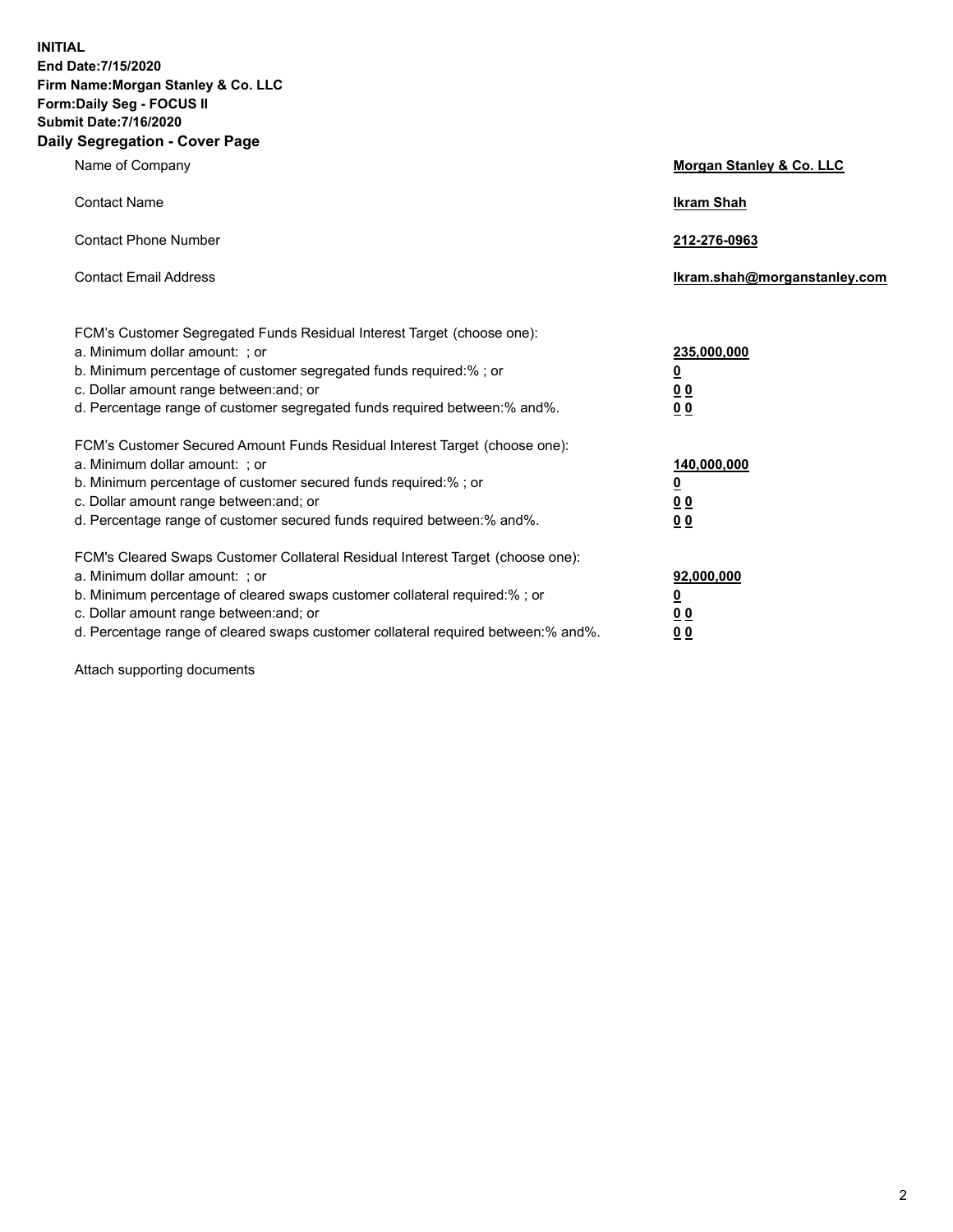## **INITIAL End Date:7/15/2020 Firm Name:Morgan Stanley & Co. LLC Form:Daily Seg - FOCUS II Submit Date:7/16/2020**

## **Daily Segregation - Secured Amounts**

|          | Foreign Futures and Foreign Options Secured Amounts                                                                                  |                                   |
|----------|--------------------------------------------------------------------------------------------------------------------------------------|-----------------------------------|
|          | Amount required to be set aside pursuant to law, rule or regulation of a foreign                                                     | $0$ [7305]                        |
|          | government or a rule of a self-regulatory organization authorized thereunder                                                         |                                   |
| 1.       | Net ledger balance - Foreign Futures and Foreign Option Trading - All Customers                                                      |                                   |
|          | A. Cash                                                                                                                              | 4,361,896,751 [7315]              |
|          | B. Securities (at market)                                                                                                            | 2,989,313,838 [7317]              |
| 2.       | Net unrealized profit (loss) in open futures contracts traded on a foreign board of trade                                            | 450,852,768 [7325]                |
| 3.       | Exchange traded options                                                                                                              |                                   |
|          | a. Market value of open option contracts purchased on a foreign board of trade                                                       | 7,624,649 [7335]                  |
|          | b. Market value of open contracts granted (sold) on a foreign board of trade                                                         | -15,098,471 [7337]                |
| 4.       | Net equity (deficit) (add lines 1.2. and 3.)                                                                                         | 7,794,589,535 [7345]              |
| 5.       | Account liquidating to a deficit and account with a debit balances - gross amount                                                    | 100,706,000 [7351]                |
|          | Less: amount offset by customer owned securities                                                                                     | -99,862,778 [7352] 843,222 [7354] |
| 6.       | Amount required to be set aside as the secured amount - Net Liquidating Equity<br>Method (add lines 4 and 5)                         | 7,795,432,757 [7355]              |
| 7.       | Greater of amount required to be set aside pursuant to foreign jurisdiction (above) or line                                          | 7,795,432,757 [7360]              |
|          | 6.                                                                                                                                   |                                   |
|          | FUNDS DEPOSITED IN SEPARATE REGULATION 30.7 ACCOUNTS                                                                                 |                                   |
| 1.       | Cash in banks                                                                                                                        |                                   |
|          | A. Banks located in the United States                                                                                                | 718,821,469 [7500]                |
|          | B. Other banks qualified under Regulation 30.7                                                                                       | 680,674,054 [7520] 1,399,495,523  |
|          |                                                                                                                                      | [7530]                            |
| 2.       | Securities                                                                                                                           |                                   |
|          | A. In safekeeping with banks located in the United States                                                                            | 293,112,025 [7540]                |
|          | B. In safekeeping with other banks qualified under Regulation 30.7                                                                   | 0 [7560] 293,112,025 [7570]       |
| 3.       | Equities with registered futures commission merchants                                                                                |                                   |
|          | A. Cash                                                                                                                              | 15,746,953 [7580]                 |
|          | <b>B.</b> Securities                                                                                                                 | $0$ [7590]                        |
|          | C. Unrealized gain (loss) on open futures contracts                                                                                  | 2,736,678 [7600]                  |
|          | D. Value of long option contracts                                                                                                    | $0$ [7610]                        |
|          | E. Value of short option contracts                                                                                                   | 0 [7615] <b>18,483,631</b> [7620] |
| 4.       | Amounts held by clearing organizations of foreign boards of trade                                                                    |                                   |
|          | A. Cash                                                                                                                              | $0$ [7640]                        |
|          | <b>B.</b> Securities                                                                                                                 | $0$ [7650]                        |
|          | C. Amount due to (from) clearing organization - daily variation                                                                      | $0$ [7660]                        |
|          | D. Value of long option contracts                                                                                                    | $0$ [7670]                        |
|          | E. Value of short option contracts                                                                                                   | 0 [7675] 0 [7680]                 |
| 5.       | Amounts held by members of foreign boards of trade                                                                                   |                                   |
|          | A. Cash                                                                                                                              | 3,163,577,705 [7700]              |
|          | <b>B.</b> Securities                                                                                                                 | 2,696,201,812 [7710]              |
|          | C. Unrealized gain (loss) on open futures contracts                                                                                  | 448,116,090 [7720]                |
|          | D. Value of long option contracts                                                                                                    | 7,624,649 [7730]                  |
|          | E. Value of short option contracts                                                                                                   | -15,098,471 [7735] 6,300,421,785  |
|          |                                                                                                                                      | [7740]                            |
| 6.       | Amounts with other depositories designated by a foreign board of trade                                                               | $0$ [7760]                        |
| 7.       | Segregated funds on hand                                                                                                             | $0$ [7765]                        |
| 8.<br>9. | Total funds in separate section 30.7 accounts<br>Excess (deficiency) Set Aside for Secured Amount (subtract line 7 Secured Statement | 8,011,512,964 [7770]              |
|          | Page 1 from Line 8)                                                                                                                  | 216,080,207 [7380]                |
| 10.      | Management Target Amount for Excess funds in separate section 30.7 accounts                                                          | 140,000,000 [7780]                |

11. Excess (deficiency) funds in separate 30.7 accounts over (under) Management Target **76,080,207** [7785]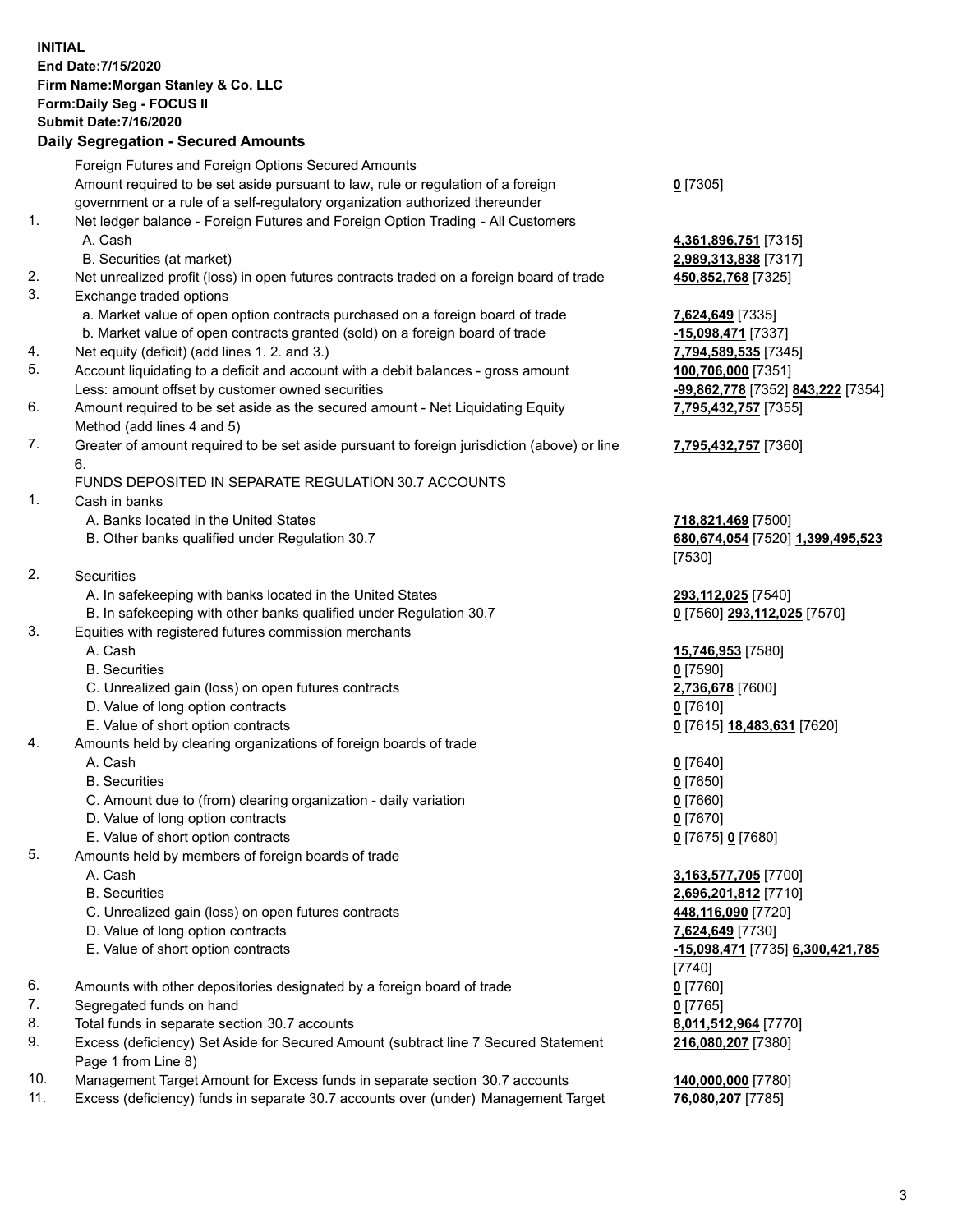**INITIAL End Date:7/15/2020 Firm Name:Morgan Stanley & Co. LLC Form:Daily Seg - FOCUS II Submit Date:7/16/2020 Daily Segregation - Segregation Statement** SEGREGATION REQUIREMENTS(Section 4d(2) of the CEAct) 1. Net ledger balance A. Cash **14,728,693,762** [7010] B. Securities (at market) **8,154,156,440** [7020] 2. Net unrealized profit (loss) in open futures contracts traded on a contract market **2,538,152,699** [7030] 3. Exchange traded options A. Add market value of open option contracts purchased on a contract market **497,961,386** [7032] B. Deduct market value of open option contracts granted (sold) on a contract market **-382,892,976** [7033] 4. Net equity (deficit) (add lines 1, 2 and 3) **25,536,071,311** [7040] 5. Accounts liquidating to a deficit and accounts with debit balances - gross amount **358,875,213** [7045] Less: amount offset by customer securities **-355,733,910** [7047] **3,141,303** [7050] 6. Amount required to be segregated (add lines 4 and 5) **25,539,212,614** [7060] FUNDS IN SEGREGATED ACCOUNTS 7. Deposited in segregated funds bank accounts A. Cash **4,324,900,887** [7070] B. Securities representing investments of customers' funds (at market) **0** [7080] C. Securities held for particular customers or option customers in lieu of cash (at market) **863,026,380** [7090] 8. Margins on deposit with derivatives clearing organizations of contract markets A. Cash **13,220,876,871** [7100] B. Securities representing investments of customers' funds (at market) **0** [7110] C. Securities held for particular customers or option customers in lieu of cash (at market) **7,291,130,060** [7120] 9. Net settlement from (to) derivatives clearing organizations of contract markets **100,509,234** [7130] 10. Exchange traded options A. Value of open long option contracts **497,961,386** [7132] B. Value of open short option contracts **-382,892,976** [7133] 11. Net equities with other FCMs A. Net liquidating equity **13,025,314** [7140] B. Securities representing investments of customers' funds (at market) **0** [7160] C. Securities held for particular customers or option customers in lieu of cash (at market) **0** [7170] 12. Segregated funds on hand **0** [7150] 13. Total amount in segregation (add lines 7 through 12) **25,928,537,156** [7180] 14. Excess (deficiency) funds in segregation (subtract line 6 from line 13) **389,324,542** [7190] 15. Management Target Amount for Excess funds in segregation **235,000,000** [7194]

16. Excess (deficiency) funds in segregation over (under) Management Target Amount Excess

**154,324,542** [7198]